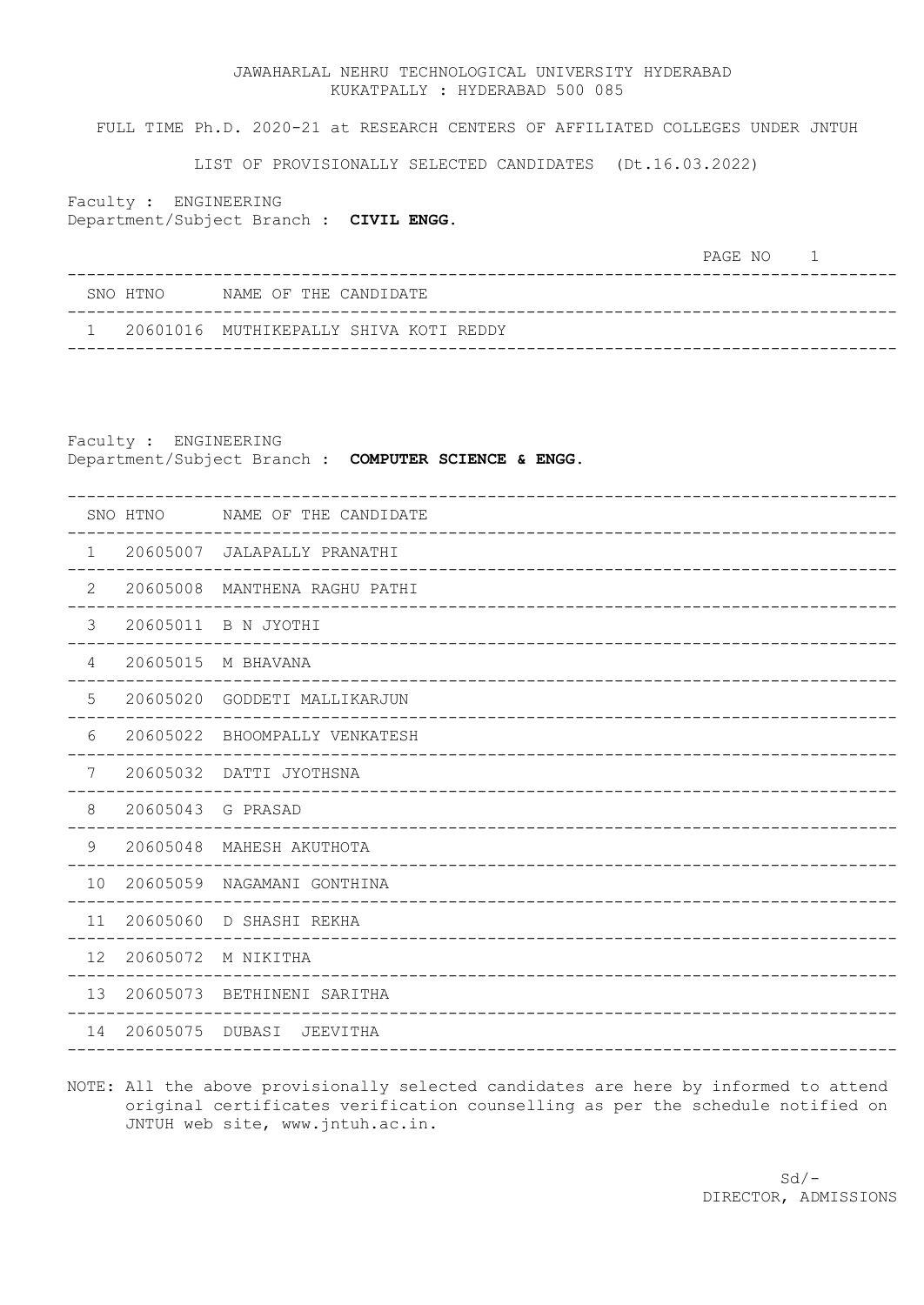## JAWAHARLAL NEHRU TECHNOLOGICAL UNIVERSITY HYDERABAD KUKATPALLY : HYDERABAD 500 085

FULL TIME Ph.D. 2020-21 at RESEARCH CENTERS OF AFFILIATED COLLEGES UNDER JNTUH

LIST OF PROVISIONALLY SELECTED CANDIDATES (Dt.16.03.2022)

Faculty : ENGINEERING

Department/Subject Branch : **ELECTRONICS & COMM. ENGG.**

PAGE NO<sub>2</sub>

|              |                    | SNO HTNO MAME OF THE CANDIDATE<br>_______________________________ |
|--------------|--------------------|-------------------------------------------------------------------|
| $\mathbf{1}$ |                    | 20604003 MUNAYANAIK KETHAVATH                                     |
| 2            | 20604005 P SARITHA |                                                                   |
| 3            |                    | 20604013 BOYA AKHILA                                              |
| 4            |                    | 20604018 JATANGI SRAVAN KUMAR                                     |
| $5^{\circ}$  |                    | 20604025 MATURI THIRUPATHI                                        |
| 6            |                    | 20604053 K NAVEEN KUMAR                                           |
| 7            | 20604056           | KAVITHA BODDUPALLY                                                |
|              |                    |                                                                   |

Faculty : ENGINEERING Department/Subject Branch : **ELECTRICAL AND ELECTRONICS ENGG.**

|  | SNO HTNO             | NAME OF THE CANDIDATE          |
|--|----------------------|--------------------------------|
|  | 1 20602008 K LALAIAH |                                |
|  |                      | 2 20602023 AMARABOINA LINGAIAH |
|  |                      | 3 20602041 RUDRARAPU TEJASWI   |
|  |                      |                                |

NOTE: All the above provisionally selected candidates are here by informed to attend original certificates verification counselling as per the schedule notified on JNTUH web site, www.jntuh.ac.in.

 $Sd/-$ DIRECTOR, ADMISSIONS